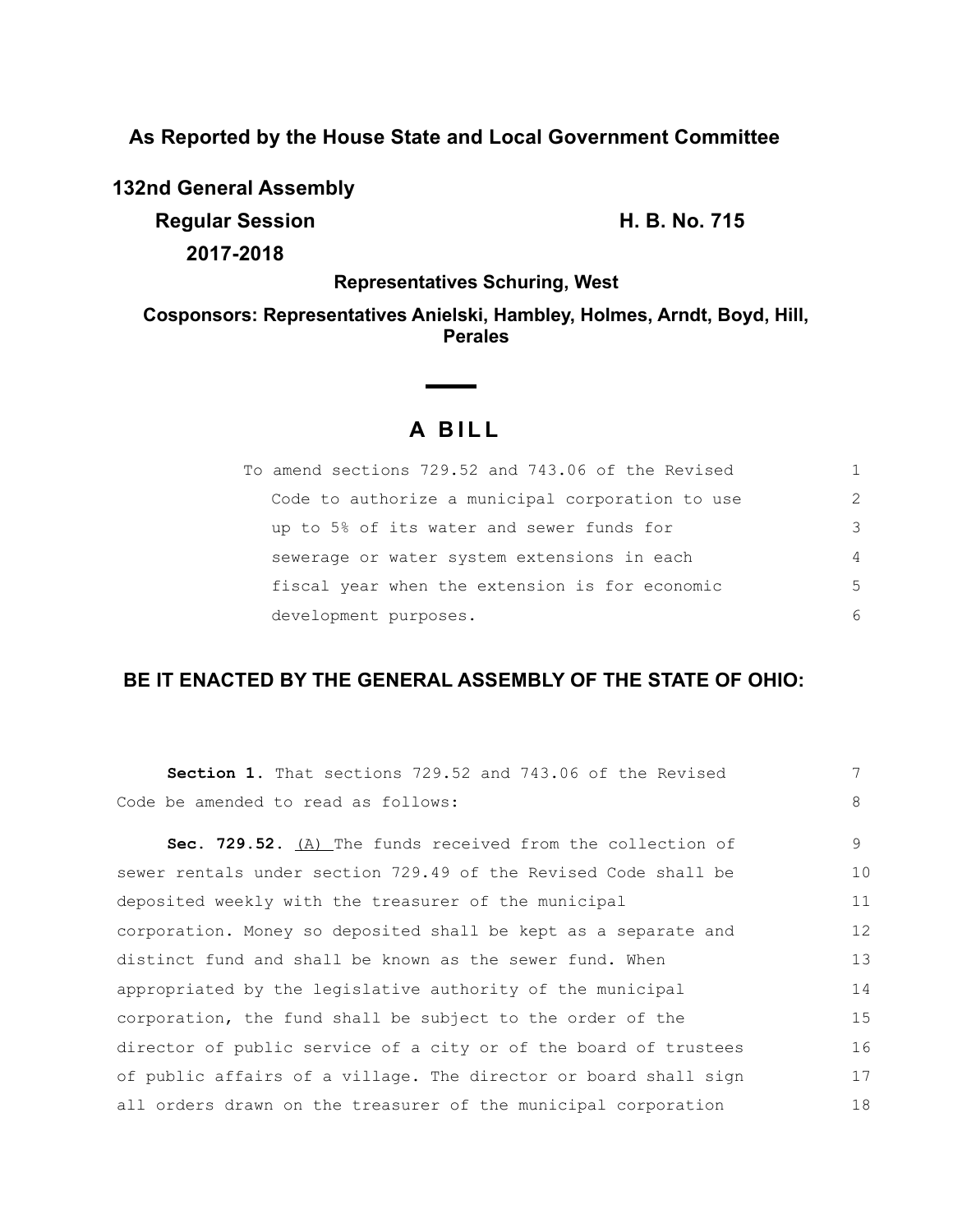#### **H. B. No. 715 Page 2 As Reported by the House State and Local Government Committee**

against such fund<del>, which . The fund shall be used for the</del> payment of the cost of the management, maintenance, operation, and repair of the sewerage system and sewage pumping, treatment, and disposal works and may be used for purposes of division (B) of this section. Any surplus in such fund may be used for the enlargement or replacement of the system and works, for construction and reconstruction of main and interceptor storm sewers, for the payment of the interest on any debt incurred for the construction thereof, and for the creation of a sinking fund for the payment of such debt, but. However, except as otherwise provided in division (B) of this section, the surplus shall not be used for the extension of a sewerage system to serve unsewered areas or for any other purpose; provided, where such municipal corporation does not operate or maintain a sewage pumping, treatment, and disposal works, any or all of such surplus may be transferred to the general fund of the municipal corporation in the manner provided in sections 5705.15 and 5705.16 of the Revised Code. (B) In each fiscal year, a municipal corporation may use up to five per cent of the gross amount of money deposited in 19 20 21 22 23 24 25 26 27 28 29 30 31 32 33 34 35 36 37 38

the municipal corporation's sewer fund in the preceding year for the purpose of extending the municipal corporation's sewerage system if the sewerage system is being extended to areas for economic development purposes. 39 40 41 42

#### In any fiscal year, a municipal corporation shall not exceed the five per cent limit established in this division. 43 44

**Sec. 743.06.** (A) Money collected for water-works purposes shall be deposited weekly with the treasurer of the municipal corporation, and shall be kept as  $a - a$  separate and distinct fund. When appropriated by the legislative authority of the 45 46 47 48